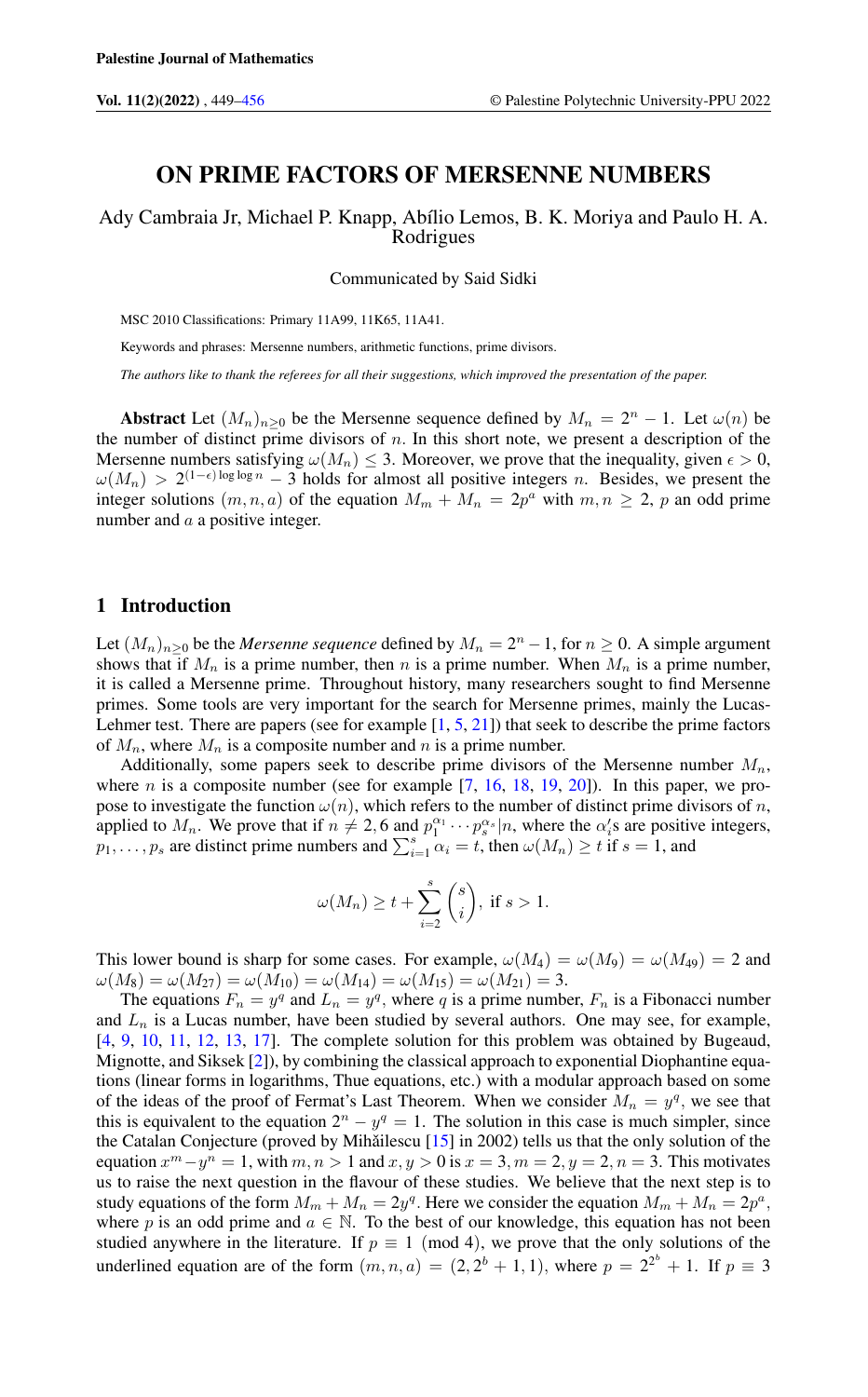(mod 4), there is more than one possible form of the solution. Among others, one possible case could be  $(m, n, a) = (k + 1, n, a)$  if  $p^a + 1 > 2^k$ .

### 2 Preliminary results

We investigate  $\omega(M_n)$ , the number of distinct prime divisors of  $M_n$ . We start by stating some well-known facts and results. The first result is the well-known Theorem XXIII of [\[3\]](#page-7-18), obtained by Carmichael.

<span id="page-1-1"></span>**Theorem 2.1.** *If*  $n \neq 1, 2, 6$ *, then*  $M_n$  *has a prime divisor which does not divide any*  $M_m$  *for*  $0 < m < n$ . Such a prime is called a primitive divisor of  $M_n$ .

We also need the following results:

<span id="page-1-0"></span>
$$
d = \gcd(m, n) \Rightarrow \gcd(M_m, M_n) = M_d \tag{2.1}
$$

<span id="page-1-4"></span>**Proposition 2.2.** *If*  $1 < m < n$ , gcd $(m, n) = 1$  *and*  $mn \neq 6$ *, then*  $\omega(M_{mn}) > \omega(M_m) + \omega(M_n)$ *.* 

*Proof.* As  $gcd(m, n) = 1$ , it follows that  $gcd(M_m, M_n) = 1$  by [\(2.1\)](#page-1-0). Now, according to Theorem [2.1,](#page-1-1) we have a prime number p such that p divides  $M_{mn}$  and p does not divide  $M_mM_n$ . Therefore, the proof of proposition is completed.

Mihăilescu  $[15]$  $[15]$  in his proof of the famous Catalan Conjecture proved the following.

<span id="page-1-2"></span>**Theorem 2.3.** The only solution of the equation  $x^m - y^n = 1$ , with  $m, n > 1$  and  $x, y > 0$  is  $x = 3, m = 2, y = 2, n = 3.$ 

For  $x = 2$ , Theorem [2.3](#page-1-2) ensures that there is no  $m > 1$ , such that  $2^m - 1 = y^n$  with  $n > 1$ .

<span id="page-1-5"></span>Lemma 2.4. *Let* p, q *be prime numbers. Then,*

*(i)*  $M_p \nmid (M_{pq}/M_p)$ *, if*  $2^p - 1 \nmid q$ *; (ii)*  $M_p \nmid (M_{p^3}/M_p)$ .

*Proof.* (*i*) We note that  $M_{pq} = (2^p - 1)(\sum_{k=0}^{q-1} 2^{kp})$ . Thus, if  $(2^p - 1)|(\sum_{k=0}^{q-1} 2^{kp})$ , then

$$
(2p - 1) \Big| \left( \sum_{k=0}^{q-1} 2^{kp} + 2^p - 1 \right) = 2^{p+1} \left( 2^{pq-2p-1} + \dots + 2^{p-1} + 1 \right).
$$

Since  $2^{pq-2p-1} + \cdots + 2^{p-1} + 1 \equiv (q-2)2^{p-1} + 1 \pmod{2^p-1}$ , we have  $(2^p-1) | ((q-2)2^{p-1} + 1)$ . Therefore,

 $(2<sup>p</sup> - 1)| ((q - 2)2<sup>p-1</sup> + 1 + (2<sup>p</sup> - 1)) = 2<sup>p-1</sup>q,$ 

i.e.,  $2^p - 1|q$ . Therefore, the proof of  $(i)$  is completed. The proof of  $(ii)$  is analogous to the proof of  $(i)$ .

 $\Box$ 

<span id="page-1-3"></span>**Remark 2.5.** It is known that all divisors of  $M_p$  have the form  $q = 2lp + 1$ , where p is an odd prime number and  $l \equiv 0$  or  $-p \pmod{4}$ .

The first part of Remark [2.5](#page-1-3) was first obtained by Euler (see Theorema 9 and Corollarium 5 in [\[6\]](#page-7-19)). Euler does not actually write the coefficient 2, but clearly as the expression must be odd we may do so without loss of generality.

The modern proof of this result is as follows. Let  $q_1$  be a prime divisor of q. By Fermat's little theorem,  $q_1$  is a factor of  $2^{q_1-1} - 1$ . Since  $q_1$  is a factor of  $2^p - 1$ , and p is prime, it follows that p is a factor of  $q_1 - 1$  so  $q_1 \equiv 1 \pmod{p}$ . Furthermore, since  $q_1$  is a factor of  $2^p - 1$ , which is odd, we know that  $q_1$  is odd. Therefore,  $q_1 \equiv 1 \pmod{2p}$ . But, since this result is true for all prime divisors of q, i.e., for  $q_1 = 2l_1p + 1$  and  $q_2 = 2l_2p + 1$  prime divisors of q not necessarily distinct, we have  $q_1q_2 = 2l_{12}p + 1$ , where  $l_{12} = 2l_1l_2p + l_1 + l_2$ . Applying recursively for all prime divisors of q, we get  $q = 2pl + 1$ , for some  $l \in \mathbb{N}$ .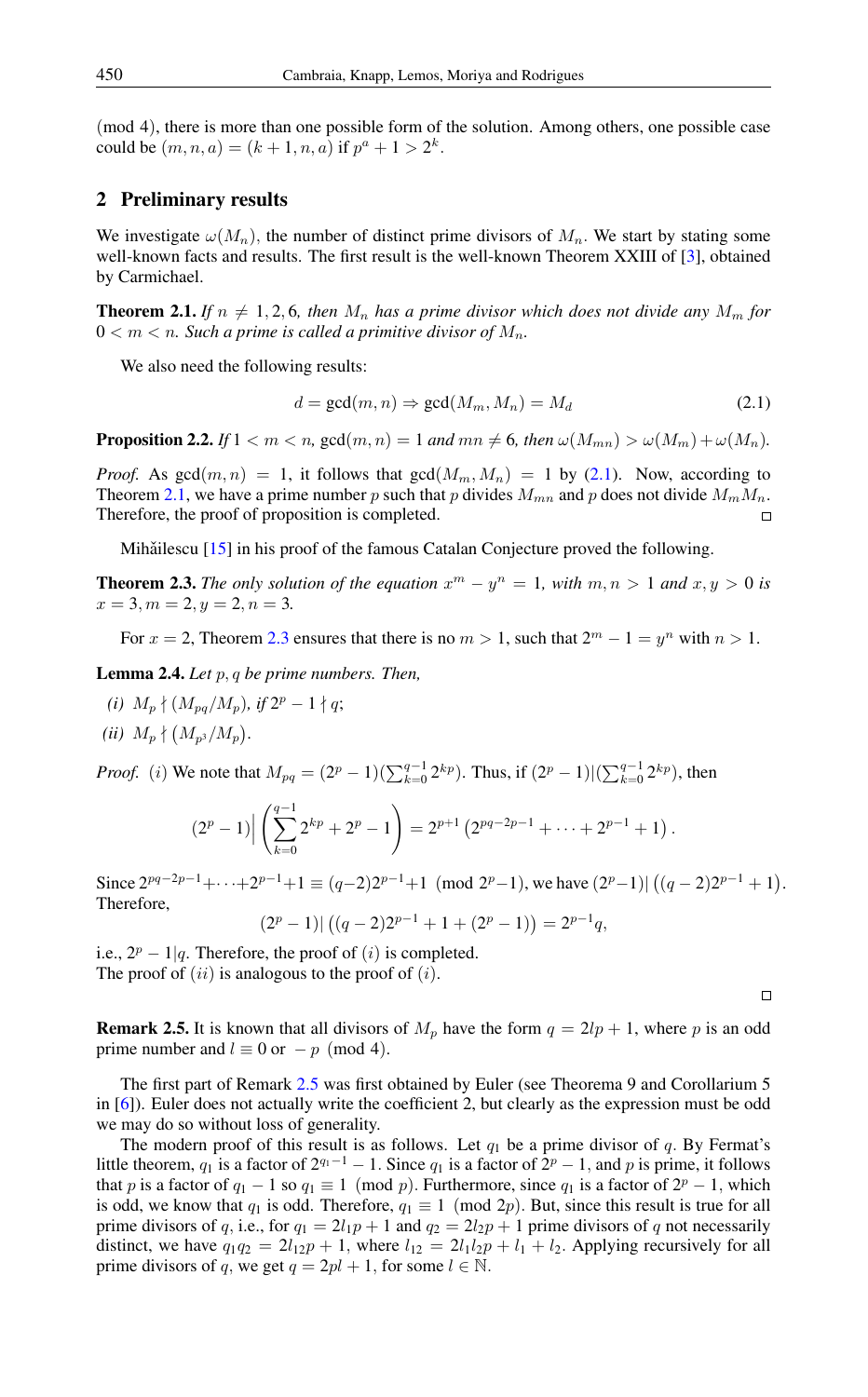Now, the second statement is a consequence of the fact that all prime divisors of  $q$  are congruent to  $\pm 1 \pmod{8}$ . Let us prove it here. We have  $2^{p+1} \equiv 2 \pmod{q_1}$ , where  $q_1$  is a prime divisor of q. Thus,  $2^{\frac{1}{2}(p+1)}$  is a square root of 2 modulo  $q_1$ . By the theory of quadratic residues, we have  $q_1 \equiv \pm 1 \pmod{8}$ . Since this result is true for all prime divisors of q, we have  $q = 2lp + 1 \equiv \pm 1$ (mod 8), for some  $l \in \mathbb{N}$ . Now, if  $2lp + 1 \equiv \pm 1 \pmod{8}$ , then  $lp \equiv 0 \pmod{4}$  or  $lp \equiv 3$ (mod 4). The first case implies  $l \equiv 0 \pmod{4}$ , since p is odd. The second case implies  $l \equiv -p$  $(mod 4)$ , since  $-p^2 \equiv 3 \pmod{4}$ .

#### 3 Mersenne numbers rarely have few prime factors.

We present below a result which is a consequence of Manea's Theorem, which we shall state next. We shall get the multiplicity  $v_q(M_n)$  for a given odd prime q and a positive integer n.

**Definition 3.1.** Let n be a positive integer. The q-adic order of n, denoted by  $v_q(n)$ , is defined to be the natural number l such that  $q^l \mid |n|$ , i.e.,  $n = q^l m$  with  $gcd(q, m) = 1$ .

<span id="page-2-0"></span>Lemma 3.2 (Theorem 1 [\[14\]](#page-7-20)). *Let* a *and* b *be two distinct integers,* p *be a prime number that does not divide* ab*, and* n *be a positive integer. Then*

*(i) if*  $p \neq 2$  *and*  $p|a - b$ *, then* 

$$
v_p(a^n - b^n) = v_p(n) + v_p(a - b);
$$

*(ii) if n is odd,*  $a + b \neq 0$  *and*  $p|a + b$ *, then* 

$$
v_p(a^n + b^n) = v_p(n) + v_p(a + b).
$$

**Definition 3.3.** For a given prime number q and an integer  $a \in \{1, \ldots, q-1\}$  the number ord<sub>q</sub>(a) is defined to be the smallest positive integer t such that  $a^t \equiv 1 \pmod{q}$ .

**Proposition 3.4.** Let  $q \neq 2$  be a prime number. Define  $m = ord_q(2)$  and  $w = v_q(2^m - 1)$ . Let  $n \in \mathbb{N}$ , and write  $n = q^l n_0$ , with  $gcd(q, n_0) = 1$ . Then

$$
v_q(M_n) = v_q(2^n - 1) = \begin{cases} 0 & \text{if } m \nmid n \\ l + w & \text{if } m \mid n. \end{cases}
$$

*Proof.* By elementary number theory, we know that  $2^n \equiv 1 \pmod{q}$  if and only if ord<sub>q</sub>(2)|n. This proves the first line of the formula.

Now, suppose that  $m|n$  and write  $n = mt$ . Then we have

$$
M_n = (2^m)^t - 1^t.
$$

By Theorem [3.2](#page-2-0) (with  $a = 2^m$  and  $b = 1$ ), we have

$$
v_q(M_n) = v_q(t) + v_q(2^m - 1)
$$
  
=  $l + w$ .

This completes the proof.

We will prove the following result for a lower bound of  $\omega(M_n)$ .

<span id="page-2-1"></span>**Theorem 3.5.** Let  $\epsilon$  be a positive number. The inequality

$$
\omega(M_n)>2^{(1-\epsilon)\log\log n}-3
$$

*holds for almost all positive integer* n*.*

 $\Box$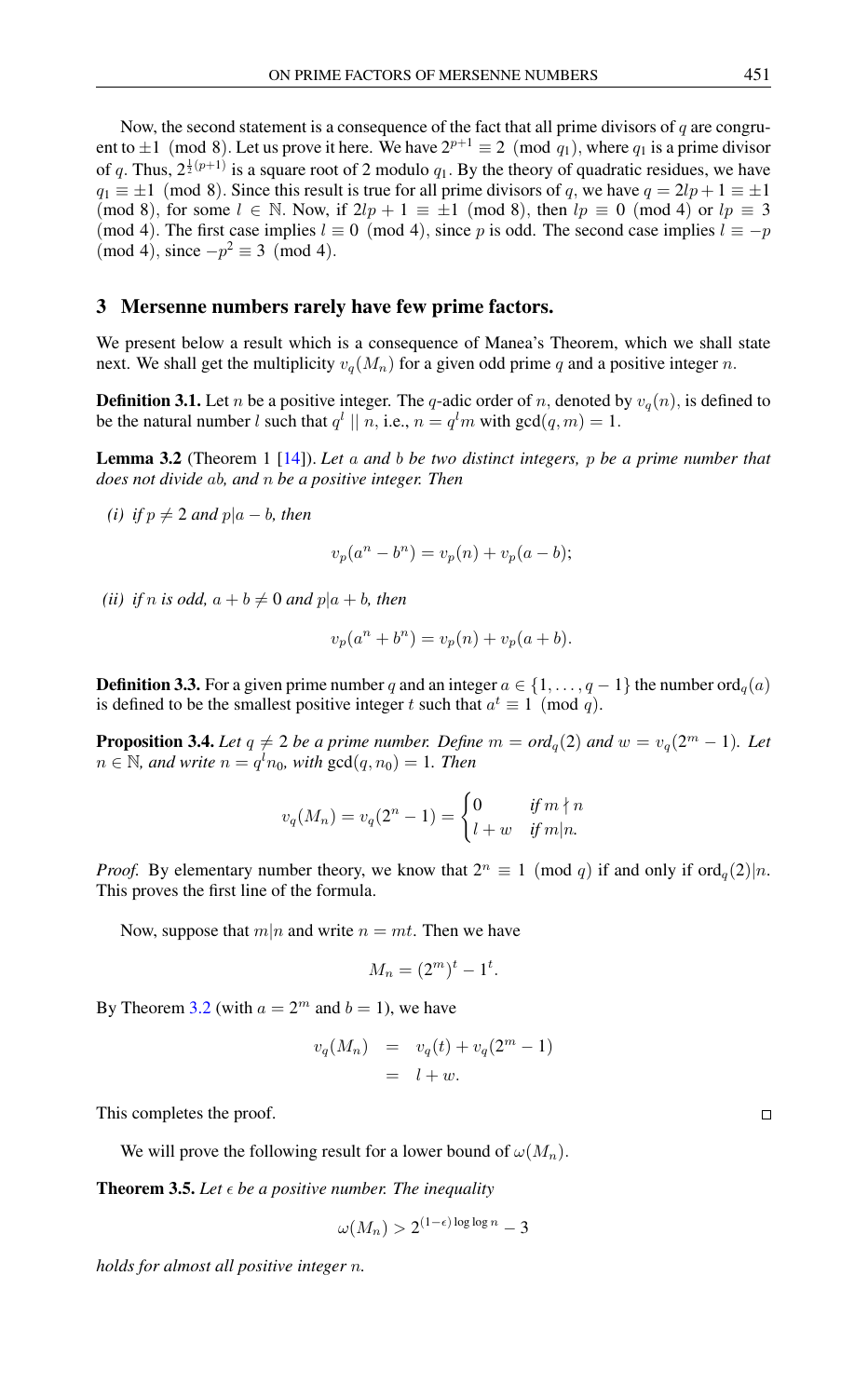<span id="page-3-0"></span>**Theorem 3.6** (Theorem 432, [\[8\]](#page-7-21)). Let  $d(n)$  be the total number of divisors of n. If  $\epsilon$  is a positive *number, then*

 $2^{(1-\epsilon)\log\log n} < d(n) < 2^{(1+\epsilon)\log\log n}$ 

*for almost all positive integer* n*.*

*Proof.* (Proof of Theorem [3.5\)](#page-2-1). According to Theorem [2.1,](#page-1-1) we know that if  $h|n$  and  $h \neq 1, 2, 6$ , then  $M_h$  has a prime primitive factor. This implies that

$$
\omega(M_n) \ge d(n) - 3
$$

Consequently, by Theorem [3.6,](#page-3-0) we have

$$
\omega(M_n) > 2^{(1-\epsilon)\log\log n} - 3
$$

for almost all positive integer  $n$ .

### 4 Mersenne numbers with  $\omega(M_n) \leq 3$

In this section, we will characterize n for  $\omega(M_n) = 1, 2, 3$ .

<span id="page-3-2"></span>Theorem 4.1. *The only solutions of the equation*

$$
\omega(M_n)=1
$$

*are given by n, where either*  $n = 2$  *or n is an odd prime for which*  $M_n$  *is a prime number of the form*  $2ln + 1$ *, where*  $l \equiv 0$  *or*  $-n \pmod{4}$ *.* 

*Proof.* The case  $n = 2$  is obvious. For n odd, the equation implied is  $M_n = q^m$ , with  $m \ge 1$ . However, according to Theorem [2.3,](#page-1-2)  $M_n \neq q^m$ , with  $m \geq 2$ . Thus, if there is a unique prime number q that divides  $M_n$ , then  $M_n = q$ , and  $q = 2ln + 1$ , where  $l \equiv 0$  or  $-n \pmod{4}$ , according to Remark [2.5.](#page-1-3)  $\Box$ 

<span id="page-3-1"></span>**Proposition 4.2.** Let  $p_1, p_2, \ldots, p_s$  be distinct prime numbers and n a positive integer such that  $n \neq 2, 6$ . If  $p_1^{\alpha_1} \cdots p_s^{\alpha_s} | n$ , where the  $\alpha_i$ 's are positive integers and  $\sum_{i=1}^s \alpha_i = t$ , then

$$
\omega(M_n) \ge \begin{cases} t, & \text{if } s = 1 \\ t + \sum_{i=2}^s \binom{s}{i}, & \text{if } s > 1 \end{cases}
$$

*Proof.* According to Theorem [2.1,](#page-1-1) we have

$$
\omega\left(M_{p_i^{\alpha_i}}\right) > w\left(M_{p_i^{\alpha_i-1}}\right) > \cdots > \omega\left(M_{p_i}\right) \geq 1,
$$

for each  $i \in \{1, \ldots, s\}$ . Therefore,  $\omega(M_{p_i^{\alpha_i}}) \geq \alpha_i$  and this proves the case  $s = 1$ . Now, we observe that gcd  $\left(\prod_{i\in I} p_i, \prod_{j\in J} p_j\right) = 1$ , for each pair  $\emptyset \neq I, J \subset \{1, \ldots, s\}$  with  $I \cap J = \emptyset$ . Then it follows from Theorem [2.1](#page-1-1) and Proposition [2.2](#page-1-4) that

$$
\omega(M_n) \ge \sum_{i=2}^s \binom{s}{i} + t, \text{ if } s > 1.
$$

<span id="page-3-3"></span>Theorem 4.3. *The only solutions of the equation*

$$
\omega(M_n)=2
$$

are given by  $n = 4, 6$  or  $n = p_1$  or  $n = p_1^2$ , for some odd prime number  $p_1$ . Furthermore,

*(i) if*  $n = p_1^2$ *, then*  $M_n = M_{p_1} q^t$ *,*  $t \in \mathbb{N}$ *.* 

 $\Box$ 

 $\Box$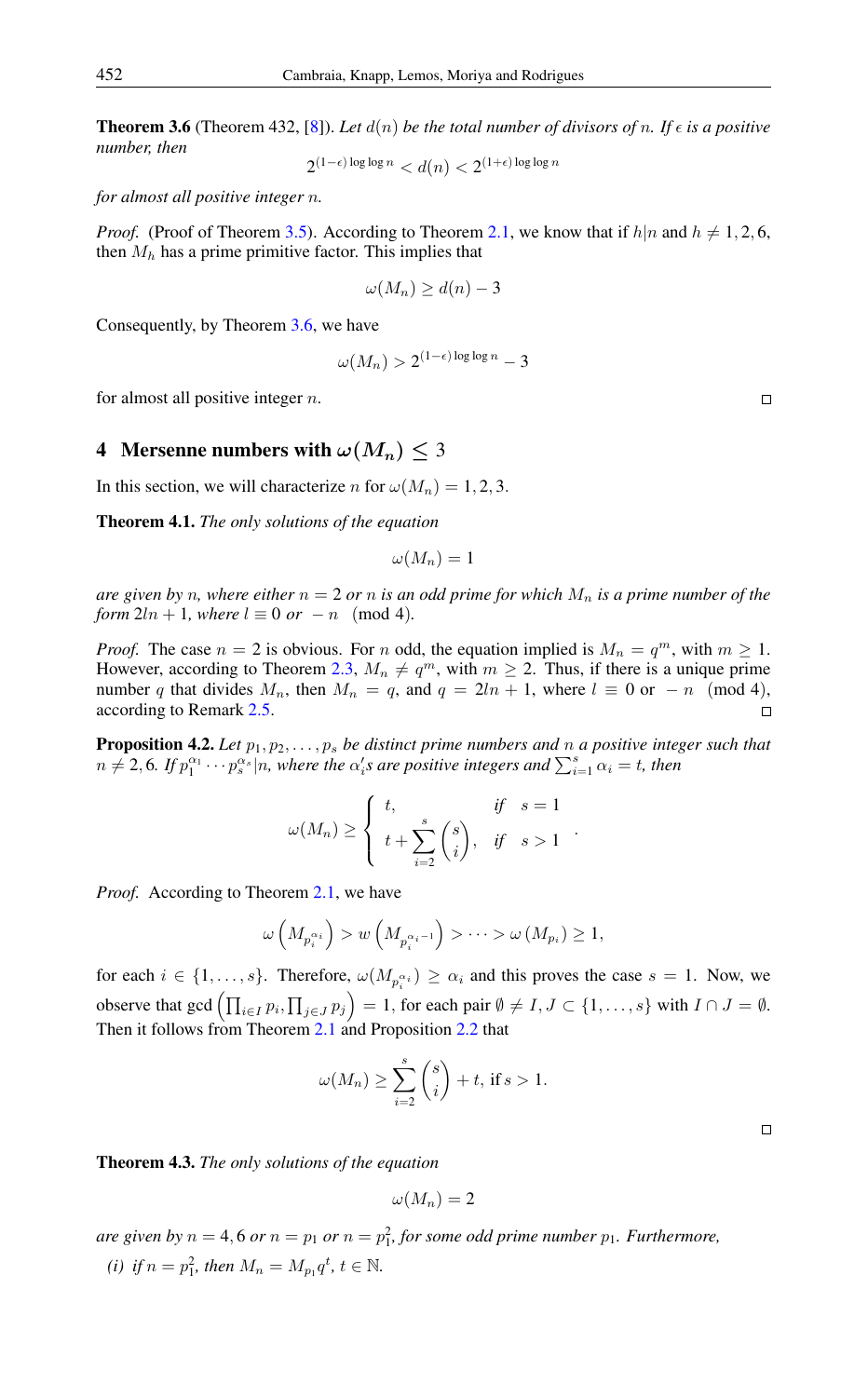*(ii) if*  $n = p_1$ , then  $M_n = p^s q^t$ , where  $p, q$  are distinct odd prime numbers and  $s, t \in \mathbb{N}$  with  $gcd(s, t) = 1$ *. Moreover, p, q satisfy*  $p = 2l_1p_1 + 1$ ,  $q = 2l_2p_1 + 1$ *, where*  $l_1, l_2$  *are distinct positive integers and*  $l_i \equiv 0$  *or* −  $p_1$  (mod 4)*.* 

*Proof.* This first part is an immediate consequence of Proposition [4.2.](#page-3-1)

(*i*) If  $\omega(M_n) = 2$ , with  $n = p_1^2$ , then on one hand  $M_n = p^s q^t$ , with  $t, s \in \mathbb{N}$ . On the other hand, by Theorem [2.1](#page-1-1)  $\omega(M_{p_1}) > \omega(M_{p_1}) \ge 1$ , i.e.,  $M_{p_1} = p$ , by Theorem [2.3.](#page-1-2) Thus, according to Lemma [2.4,](#page-1-5)  $M_n = M_{p_1} q^t = pq^t$ , with  $t \in \mathbb{N}$ .

(*ii*) If  $\omega(M_n) = 2$ , with  $n = p_1$ , then  $M_n = p^s q^t$ , with  $t, s \in \mathbb{N}$ . However, according to Theorem [2.3,](#page-1-2) we have  $gcd(s, t) = 1$ . The remainder of the conclusion is a direct consequence of Remark [2.5.](#page-1-3)

 $\Box$ 

<span id="page-4-0"></span>Theorem 4.4. *The only solutions of the equation*

$$
\omega(M_n)=3
$$

*are given by*  $n = 8$  *or*  $n = p_1$  *or*  $n = 2p_1$  *or*  $n = p_1p_2$  *or*  $n = p_1^2$  *or*  $n = p_1^3$ *, for some distinct odd prime numbers*  $p_1 < p_2$ *. Furthermore,* 

- *(i) if*  $n = 2p_1$  *and*  $p_1 \neq 3$ *, then*  $M_n = 3M_{p_1}k^r = 3qk^r$ *,*  $r \in \mathbb{N}$  *and*  $q$ *, k are prime numbers.*
- (*ii*) if  $n = p_1p_2$ , then  $M_n = (M_{p_1})^s M_{p_2}k^r = p^s q k^r$ , with  $s, r \in \mathbb{N}$  and  $p, q, k$  are prime *numbers.*
- *(iii)* if  $n = p_1^2$ , then  $M_n = M_{p_1} q^t k^r$  or  $M_n = p^s q^t k^r$ , with  $M_{p_1} = p^s q^t$  and  $(s, t) = 1$ , and p, q, k *are prime numbers.*
- (*iv*) *if*  $n = p_1^3$ , then  $M_n = M_{p_1} q^t k^r = pq^t k^r$ , *with*  $t, r \in \mathbb{N}$  *and*  $p, q, k$  *are prime numbers.*
- (*v*) *if*  $n = p_1$ , then  $M_n = p^s q^t k^r$  and  $p = 2l_1p_1 + 1, q = 2l_2p_1 + 1, k = 2l_3p_1 + 1$ , where  $l_1, l_2, l_3$  *are distinct positive integers and*  $l_i \equiv 0$  *or*  $-p_1 \pmod{4}$ *, and*  $gcd(s, t, r) = 1$ *, with*  $s, t, r \in \mathbb{N}$ .

*Proof.* This first part is an immediate consequence of the Proposition [4.2.](#page-3-1)

(i) If  $\omega(M_n) = 3$ , with  $n = 2p_1$ , then on one hand  $M_n = p^s q^t k^r$ , with  $t, s, r \in \mathbb{N}$ . On the other hand, according to Proposition [2.2,](#page-1-4)  $\omega(M_{2p_1}) > \omega(M_{p_1}) + \omega(M_2)$ , i.e.,  $M_{p_1} = q$ , according to Theorem [2.3.](#page-1-2) We noted that  $M_{2p_1} = (2^{p_1} - 1)(2^{p_1} + 1)$  and q does not divide  $2^{p_1} + 1$ , because if  $q|(2^{p_1}+1)$ , then  $q|2^{p_1}+1-(2^{p_1}-1)=2$ . This is a contradiction, since q is an odd prime. Thus,  $M_n = (M_2)^s M_{p_1} w^r = 3^s q k^r$ . Moreover, according to Lemma [2.4,](#page-1-5) we have  $s = 1$  if  $p_1 \neq 2^2 - 1 = 3$ . Therefore,  $M_n = M_2 M_{p_1} w^r = 3qk^r$ .

(*ii*) If  $\omega(M_n) = 3$ , with  $n = p_1p_2$ , then on one hand  $M_n = p^s q^t k^r$ , with  $t, s, r \in \mathbb{N}$ . On the other hand, according to Proposition [2.2,](#page-1-4)  $\omega(M_{p_1p_2}) > \omega(M_{p_1}) + \omega(M_{p_2})$ , i.e.,  $M_{p_1} = p$  and  $M_{p_2} = q$ , according to Theorem [2.3.](#page-1-2) Thus,  $M_n = (M_{p_1})^s (M_{p_2})^t k^r = p^s q^t k^r$  and  $gcd(s, t, r) =$ 1 if s, t, r > 1, according to Theorem [2.3.](#page-1-2) However,  $2^{p_2}-1$  | p<sub>1</sub>, because  $p_1 < p_2$ . According to Lemma [2.4,](#page-1-5) we have  $t = 1$ . Thus,  $M_n = M_{p_1}^s M_{p_2} k^r = p^s q k^r$ .

(*iii*) If  $\omega(M_n) = 3$ , with  $n = p_1^2$ , then on one hand  $M_n = p^s q^t w^r$ , with  $t, s, r \in \mathbb{N}$ . On the other hand, according to Lemma [2.4,](#page-1-5) we have  $M_{p_1} = p^s q^t$ , with  $(s, t) = 1$  or  $M_{p_1} = p$ .

(iv) If  $\omega(M_n) = 3$ , with  $n = p_1^3$ , then on one hand  $M_n = p^s q^t w^r$ , with  $t, s, r \in \mathbb{N}$ . On the other hand, according to Theorem [2.1,](#page-1-1)  $\omega(M_{p_1^3}) > \omega(M_{p_1^2}) > \omega(M_{p_1}) \ge 1$ , i.e.,  $M_{p_1} = p^s$ . According to Theorem [2.3,](#page-1-2) we have  $s = 1$ . Thus,  $M_n = M_{p_1} q^t k^r = p q^t k^r$ .

(v) If  $n = p_1$ , then  $M_n = p^s q^t k^r$ , with  $t, s, r \in \mathbb{N}$ . However, according to Theorem [2.3,](#page-1-2)  $gcd(s, t, r) = 1$ . The form of p, q and k is given by Remark [2.5.](#page-1-3)  $\Box$ 

We present some examples of solutions for Theorems [4.1,](#page-3-2) [4.3](#page-3-3) and [4.4.](#page-4-0)

- (i)  $\omega(M_n) = 1$ , where *n* is a prime number:  $M_2 = 3$ ,  $M_3 = 7$ ,  $M_5 = 31$ ,  $M_7 = 127$ ,...
- (ii)  $\omega(M_n) = 2$ , where *n* is a prime number:  $M_{11} = 2047 = 23 \times 89$ ,  $M_{23} = 8388607 =$  $47 \times 178481, \ldots$ ; with  $n = p^2$ , where p is a prime number:  $M_4 = 15 = M_2 \times 5, M_9 =$  $511 = M_3 \times 73, M_{49} = M_7 \times 4432676798593, \ldots$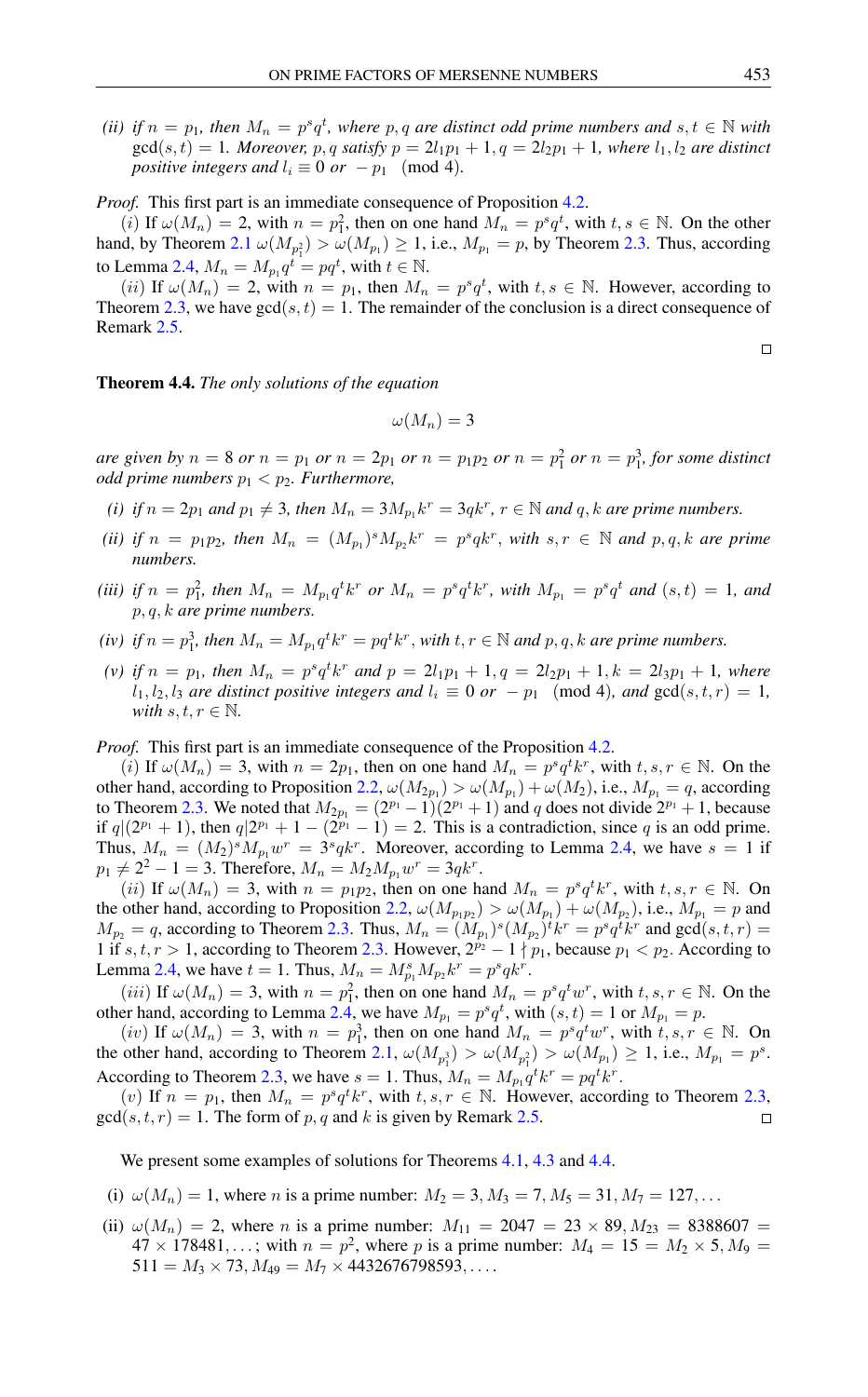(iii)  $\omega(M_n) = 3$ , where *n* is a prime number:  $M_{29} = 536870911 = 233 \times 1103 \times 2089$ ,  $M_{43} =$ 8796093022207 = 431  $\times$  9719  $\times$  2099863,...; with  $n = 2p$ , where p is a prime number:  $M_{10} = M_2 \times M_5 \times 11, M_{14} = M_2 \times M_7 \times 43, ...;$  with  $n = p^3$ , p is a prime number:  $M_8 = 255 = M_2 \times 5 \times 17$ ,  $M_{27} = M_3 \times 73 \times 262657$ , ...; with  $n = p_1 p_2$ , where  $p_1$  and  $p_2$ are distinct odd prime numbers:  $M_{15} = M_3 \times M_5 \times 151$ ,  $M_{21} = (M_3)^2 \times M_7 \times 337$ ,...; with  $n = p^2$ , where p is a prime number:  $M_{25} = M_5 \times 601 \times 1801, \dots$ 

# 5 Study of the Equation  $M_m + M_n = 2p^a$

We consider the equation  $M_m + M_n = 2p^a$  with  $m, n \ge 2$ , p an odd prime number and a a positive integer. We present two results on the solutions to this equation.

<span id="page-5-1"></span>**Lemma 5.1.** *For every*  $p \equiv 1 \pmod{4}$ , *we have*  $p^a + 1 = 2k$ *, where* k *is an odd integer.* 

*Proof.* We have

$$
p \equiv 1 \pmod{4} \Rightarrow p^a \equiv 1 \pmod{4}
$$
  
\n
$$
\Rightarrow p^a + 1 \equiv 2 \pmod{4}
$$
  
\n
$$
\Rightarrow p^a + 1 = 4a + 2, \text{ for some } a \in \mathbb{Z}
$$
  
\n
$$
\Rightarrow p^a + 1 = 2k; \text{ gcd}(k, 2) = 1.
$$

 $\Box$ 

<span id="page-5-2"></span>**Theorem 5.2.** *Let* p *be a prime number with*  $p \equiv 1 \pmod{4}$ . *Then* 

<span id="page-5-0"></span>
$$
M_m + M_n = 2p^a, \text{ with } m \le n,
$$
\n<sup>(5.1)</sup>

has an integer solution only if  $p=2^{2^b}+1.$  Moreover, given such a prime, the solutions are given by  $(m, n, a) = (2, 2^b + 1, 1).$ 

*Proof.* Suppose that [\(5.1\)](#page-5-0) has a solution, say  $(m, n, a)$ , with  $m \leq n$ . Notice that

$$
2^m + 2^n = 2p^a + 2 = 4k,
$$

by Lemma [5.1.](#page-5-1)

Since k is odd, it follows that  $m = 2$  or  $n = 2$ .

*Case 1.* If  $n = 2$  then  $m \in \{1, 2\}$ . Hence we get  $4 + 2 = 4k$  or  $4 + 4 = 4k$ . Since 6 is not a multiple of 4, we are left with the later case, which implies  $k = 2$ . Therefore,  $2k = 4 = p^a + 1$ , which is absurd, since  $p^a + 1 \ge 5$ .

*Case 2.*  $m = 2$  and  $n > 2$ . From the definition of Mersenne numbers it follows that

$$
4(1 + 2n-2) = 2pa + 2 = 4k
$$
  
\n
$$
2(1 + 2n-2) = pa + 1 = 2k
$$
  
\n
$$
pa + 1 = 2n-1 + 2.
$$

*Case 2.1.*  $a = 1$ . So we have,  $p = 2^{n-1} + 1$ . We know that if  $2^N + 1$  is a prime number then N

is a power of 2. Hence there exists b such that  $n-1=2^b$ , i. e.,  $2+2^{2^b}=2k$ . Hence, if  $(m, n, 1)$ is a solution of [\(5.1\)](#page-5-0) then  $m = 2$  and  $n = 2^b + 1$  such that  $2^{2^b} + 1$  is a prime number.

*Case 2.2.*  $a \ge 2$ . Suppose that there exists  $a \ge 2$  satisfying the equation [\(5.1\)](#page-5-0). This implies that  $p^a = 2^{n-1} + 1$ . Let us study when a is even and odd separately:

*Case 2.2.1. a* is even. The equation  $p^a = 2^{n-1} + 1$  implies

$$
\left(p^{\frac{a}{2}} - 1\right)\left(p^{\frac{a}{2}} + 1\right) = 2^{n-1}.\tag{5.2}
$$

Let x and y be positive integers such that  $p^{\frac{a}{2}} - 1 = 2^x$  and  $p^{\frac{p}{2}} + 1 = 2^y$ , then  $y > x$  and  $x + y = n - 1$ . Thus  $2^y - 2^x = 2^x (2^{y-x} - 1) = 2$  which implies  $x = 1, y = 2$ , and consequently  $n = 4$ . Therefore  $p^a = 9$ , i.e.,  $p = 3$  and  $a = 2$ , which is absurd, because  $3 \not\equiv 1 \pmod{4}$ .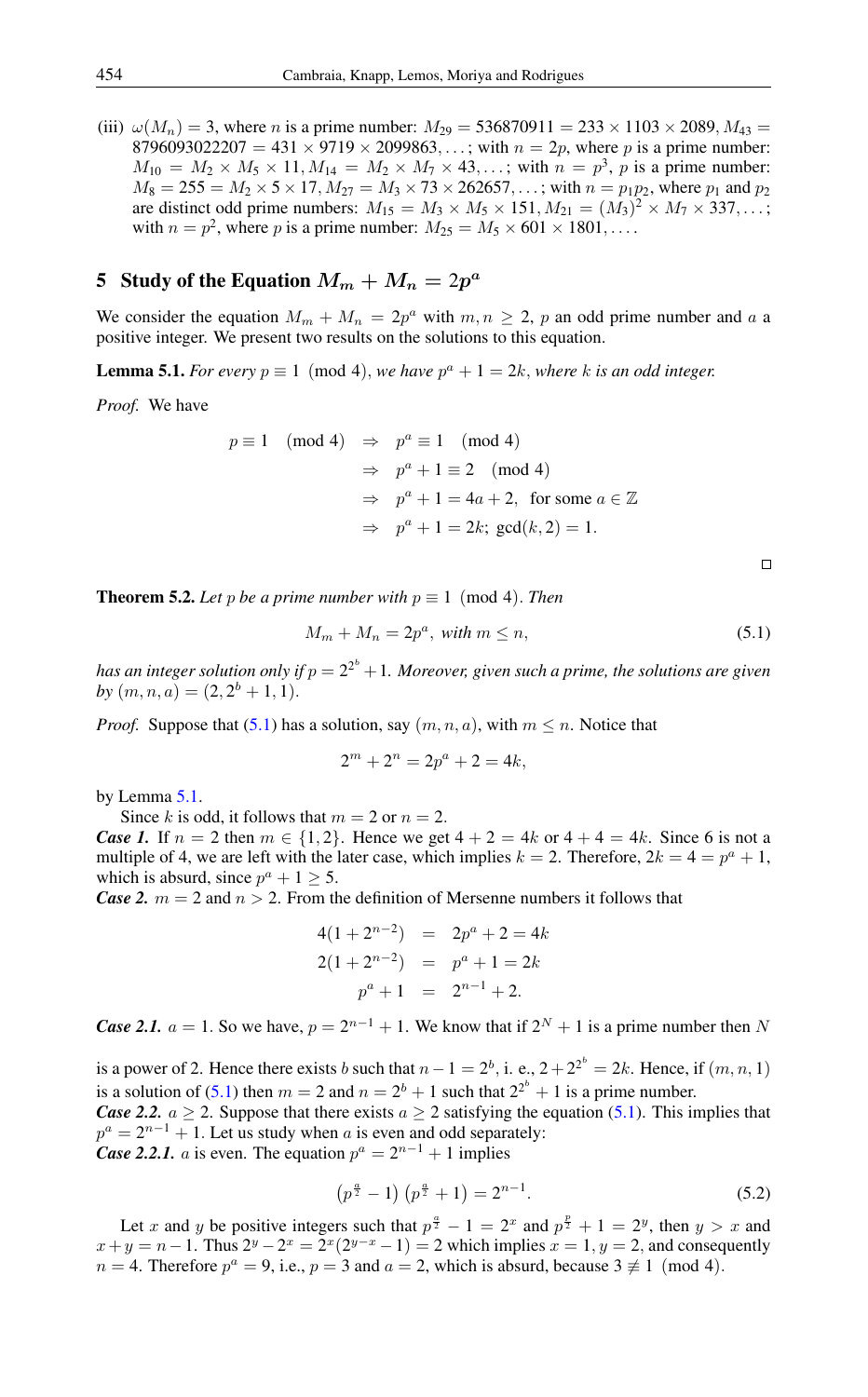*Case 2.2.2.* a is odd. There exists a natural number l such that  $a = 2l + 1$ . Thus

$$
p^{a} = 2^{n-1} + 1 \Rightarrow p^{a} - 1 = 2^{n-1} \Rightarrow (p - 1) (1 + p + p^{2} + \cdots p^{2l-1} + p^{2l}) = 2^{n-1}.
$$

Thus, there exist positive integers x and y such that  $p-1 = 2^x$  and  $1+p+p^2+\cdots p^{2l-1}+p^{2l} =$ 2<sup>y</sup>. Clearly  $y > x$  and  $x + y = n - 1$ . Notice that  $2^y - 2^x = 2 + p^2 + \dots + p^{2l-1} + p^{2l} = k$ , where k is odd, since  $p \equiv 1 \pmod{4}$ . This only occurs when  $x = 0$ , that is a contradiction.  $\Box$ 

Remark 5.3. Since we know that Fermat primes are very rare, from Theorem [5.2](#page-5-2) we can conclude that solutions are also very rare.

Theorem [5.2](#page-5-2) explores the solution in the case  $p \equiv 1 \pmod{4}$ . The next theorem will explore the solutions in the case  $p \equiv 3 \pmod{4}$ .

**Theorem 5.4.** *Let* p *be a prime number with*  $p \equiv 3 \pmod{4}$ . *Then* 

<span id="page-6-0"></span>
$$
M_m + M_n = 2p^a, \text{ with } m \le n,
$$
\n<sup>(5.3)</sup>

has an integer solution only if  $p^a = 2^k(1 + 2^{n-(k+1)}) - 1$  with  $2^k \mid \mid (p^a + 1)$ . More precisely, *such solutions are given by*

- $(i)$   $(m, n, a) = (2, 4, 2);$
- (*ii*)  $(m, n, a) = (k, k, 1)$  *if*  $2^k = p^a + 1$ . *In that case*  $M_k = p$  *is a Mersenne prime;*
- (*iii*)  $(m, n, a) = (k + 1, n, a)$  *if*  $p^a + 1 > 2^k$ .

*Proof.* Since  $p \equiv 3 \pmod{4}$ , there exists  $k \in \mathbb{N}, k \ge 2$  such that  $2^k \parallel (p^a + 1)$ . Note that, if a is even, then  $k = 1$ . If a is odd, then  $k \ge 2$ , since  $4 \mid (p^a + 1)$ . Suppose  $(m, n, a)$  is a solution of [\(5.3\)](#page-6-0). Without loss of generality we can assume  $m \leq n$ 

*Case 1.* a is even.

As mentioned earlier, we can write  $p^a + 1 = 2b$ , where b is an odd integer. Since  $p \ge 3$ , we have  $b \geq 5$ . Observe that,

$$
M_m + M_n = 2p^a
$$
  
\n
$$
2^m + 2^n = 2(p^a + 1)
$$
  
\n
$$
2^m + 2^n = 2^2b.
$$

Hence,  $m = 2$ , which together with the fact that  $b \ge 5$ , implies  $n \ge 3$ . Therefore, we have

$$
4(1+2^{n-2}) = 2^2b
$$
  

$$
1+2^{n-2} = b.
$$

Therefore, we can conclude that,  $b = 1 + 2^{n-2}$ , which in turn implies  $p^a + 1 = 2(1 + 2^{n-2})$  iff  $(m, n, a) = (2, n, a)$  is the only solution of the equation [\(5.3\)](#page-6-0). But,  $p^{a} + 1 = 2(1 + 2^{n-2})$ , then  $p^{a} - 2^{n-1} = 1$ . According to Theorem [2.3,](#page-1-2) the only solution, with a an even number is  $n = 4$ and  $a = 2$ . Hence  $p = 3$ .

*Case 2. a* is odd. As mentioned earlier, we can write  $p^a + 1 = 2^k b$ ; where b is an odd integer and  $k \geq 2$ . Observe that,

$$
M_m + M_n = 2p^a
$$
  
\n
$$
2^m + 2^n = 2(p^a + 1)
$$
  
\n
$$
2^m + 2^n = 2^{k+1}b.
$$

Note that,  $b = 1$  iff  $m = n = k$ . Therefore,  $p^a + 1 = 2^k$  iff  $(m, n, a) = (k, k, a)$  is the only solution. But, if  $p^a + 1 = 2^k$ , then  $2^k - p^a = 1$ . By Theorem [2.3,](#page-1-2)  $a = 1$ . Thus the only solution is  $(m, n, a) = (k, k, 1)$ , where  $M_k = p$  is a Mersenne prime.

From here on let us assume  $b \ge 3$ . Since  $2^m + 2^n = 2^{k+1}b$ ,  $b \ge 3$  we get  $m = k + 1$ . Since b is odd  $n \geq k + 2$ . Therefore,

$$
2^{k+1}(1+2^{n-(k+1)}) = 2^{k+1}b
$$
  

$$
1+2^{n-(k+1)} = b
$$

Therefore, we conclude that,  $b = 1 + 2^{n-(k+1)}$ , which in turn implies  $p^a + 1 = 2^k(1 +$  $2^{n-(k+1)}$ ) iff  $(m, n, a) = (k+1, n, a)$ .